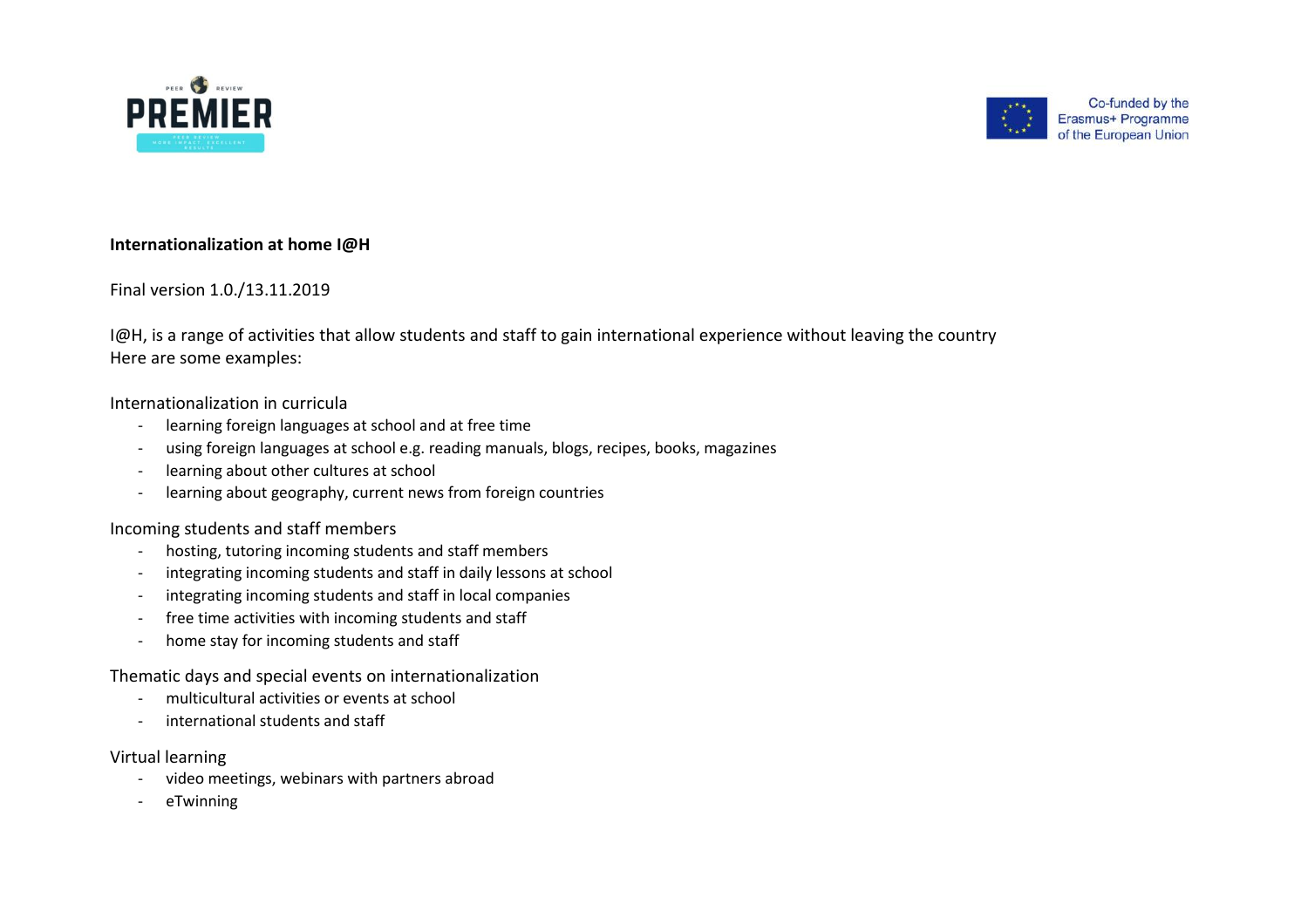



# Criteria – Indicators - Documents

| Criteria                                          | <b>Examples of indicators</b>                                                                                                                                                           | Examples of sources of<br>evidence                                 |
|---------------------------------------------------|-----------------------------------------------------------------------------------------------------------------------------------------------------------------------------------------|--------------------------------------------------------------------|
| Providing the framework and<br>principles for I@H | VET college has developed an international strategy and it has set<br>concrete objectives for I@H<br>VET college translates its objectives for I@H in a concrete, annual<br>action plan | Policy<br>documents/documents<br>with strategy elements<br>for I@H |
|                                                   | VET college has a budget for I@H, related to concrete actions                                                                                                                           | Action plans for I@H                                               |
|                                                   | VET college defines processes and quality management for its I@H<br>VET college makes sure its management is committed to I@H                                                           |                                                                    |
|                                                   | VET college has procedures to encourage I@H                                                                                                                                             | Budget plan                                                        |
|                                                   | VET college integrates I@H in professional studies                                                                                                                                      | Quality management<br>documents                                    |
|                                                   | VET college includes I@H activities in relevant curricula                                                                                                                               |                                                                    |
|                                                   | VET college defines tasks and roles of the staff and students related<br>to I@H                                                                                                         |                                                                    |
|                                                   | VET college has a policy for nondiscrimination                                                                                                                                          |                                                                    |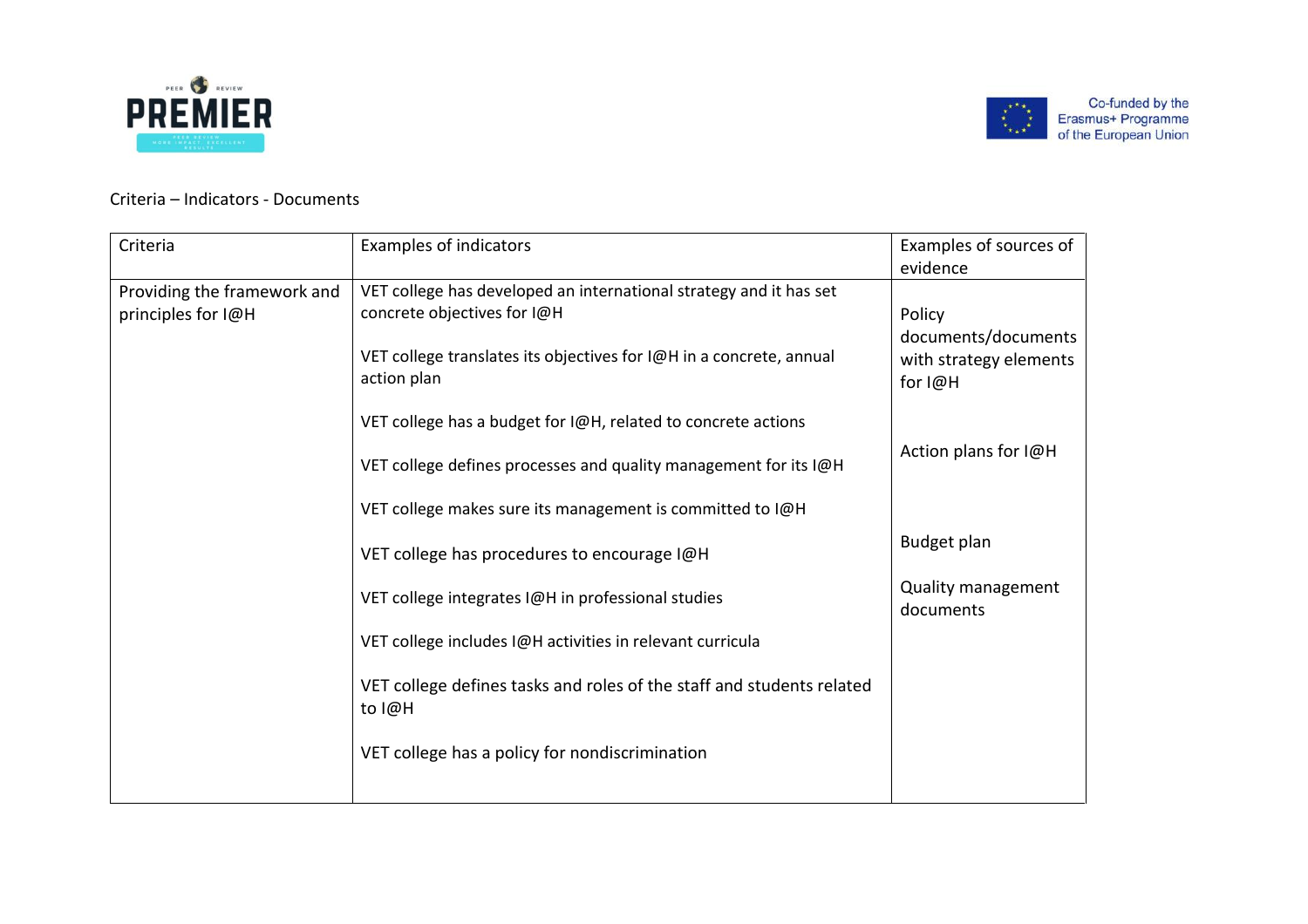



|                                                                        |                                                                                                  | Curriculum documents |
|------------------------------------------------------------------------|--------------------------------------------------------------------------------------------------|----------------------|
|                                                                        |                                                                                                  |                      |
| Involvement of students,<br>staff and other stakeholders<br>$in$ $I@H$ | VET college gives information to students, staff and stakeholders<br>about I@H activities        |                      |
|                                                                        | VET college involves students, staff and stakeholders in the planning<br>of I@H activities       |                      |
|                                                                        | VET college involves students, staff and stakeholders in the<br>implementation of I@H activities |                      |
|                                                                        | VET college involves students, staff and stakeholders in the<br>evaluation of I@H activities     |                      |
| Implementation and                                                     | VET college supports staff to gain intercultural skills                                          |                      |
| development of I@H<br>activities                                       | VET college involves incoming students and staff in daily school                                 |                      |
|                                                                        | activities or the placement at local companies                                                   |                      |
|                                                                        | VET college monitors that I@H activities offer equal opportunities<br>for students and staff     |                      |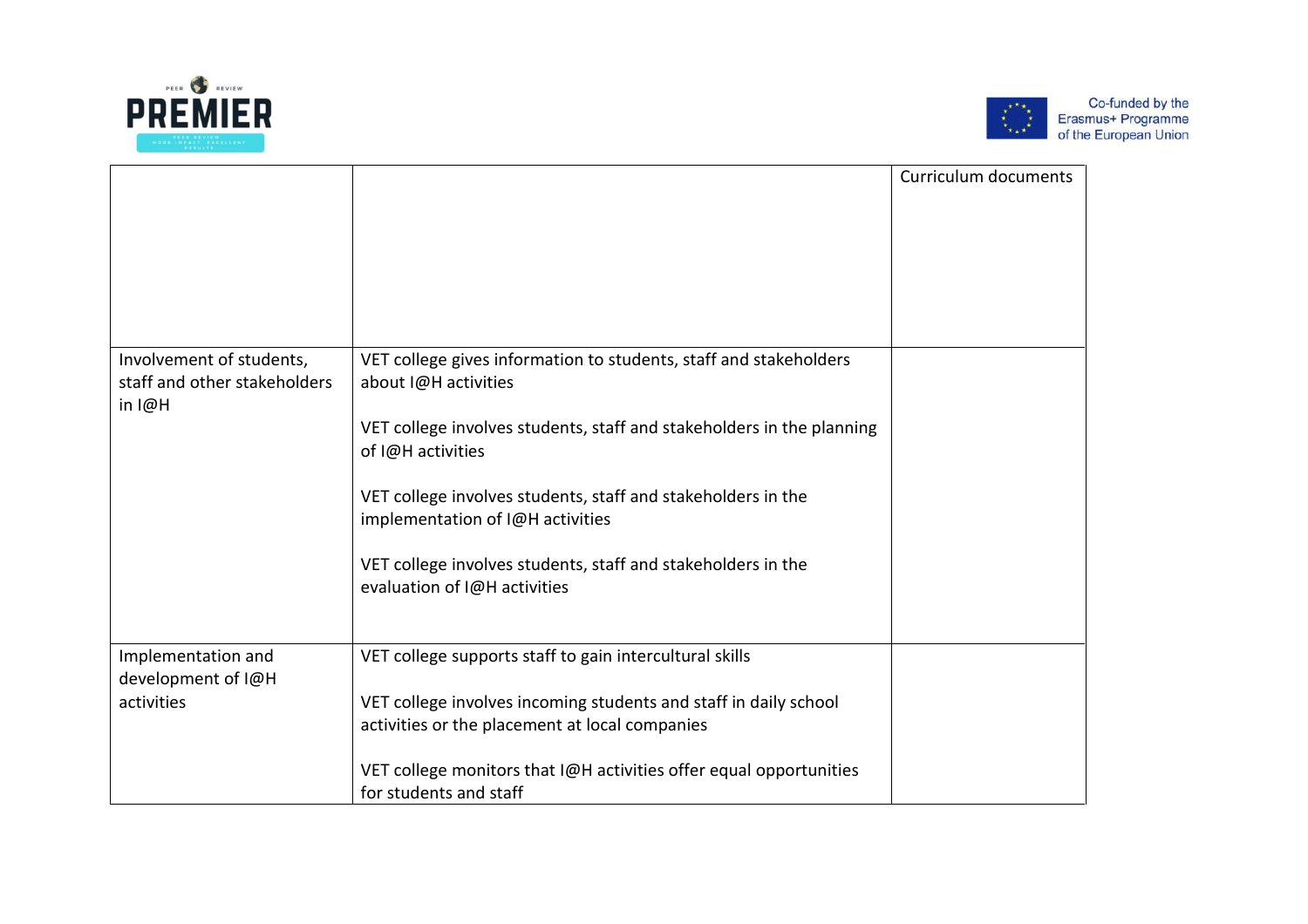



|                                         | VET college has appointed peers i.e. local students for incoming<br>students                                           |  |
|-----------------------------------------|------------------------------------------------------------------------------------------------------------------------|--|
|                                         | VET college uses and values the international experience and<br>competence of its staff and students in developing I@H |  |
| Information and<br>communication on I@H | VET college plans the communication on I@H activities                                                                  |  |
|                                         | VET college informs the staff and students and the involved                                                            |  |
|                                         | stakeholders about I@H activities and the possibilities to participate                                                 |  |
|                                         |                                                                                                                        |  |
|                                         | VET college informs relevant persons in the organization about tasks                                                   |  |
|                                         | and roles of the staff related to the internationalization                                                             |  |
|                                         |                                                                                                                        |  |
|                                         | VET college documents information about I@H activities and makes                                                       |  |
|                                         | sure the documentation is accessible                                                                                   |  |
| Evaluation of I@H activities            | VET college has an evaluation plan for its I@H activities                                                              |  |
|                                         |                                                                                                                        |  |
|                                         | VET college evaluates I@H activities on a regular basis                                                                |  |
|                                         |                                                                                                                        |  |
|                                         | Evaluation is based on the I@H strategy of the VET college                                                             |  |
|                                         | VET college involves all relevant parties in the evaluation                                                            |  |
|                                         | VET college analyzes the results of the evaluation                                                                     |  |
|                                         |                                                                                                                        |  |